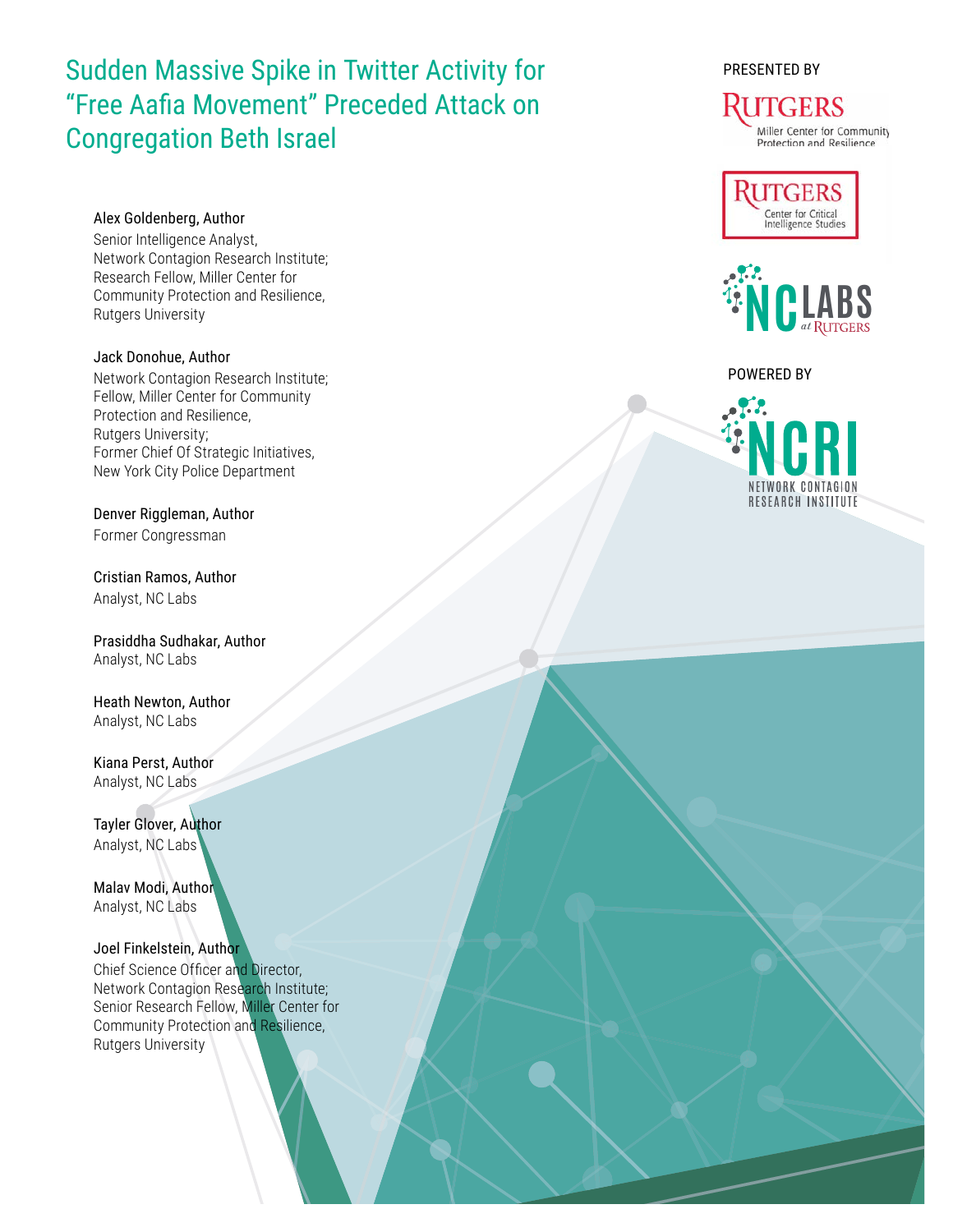What caused British national Malik Akram to travel to Texas earlier this month and take hostages in a synagogue with the demand of releasing his "sister" – a.k.a., the jailed Pakistani terrorist Aafia Siddiqui? At first glance, it seemed an unlikely cause to champion, as Siddiqui had been imprisoned for over a decade and the solidarity campaign on her behalf had been largely dormant for years. As President Biden himself noted after the attack, there are lingering questions as to "why [Akram] targeted a synagogue, and why he insisted on the release of someone who has been in prison for over 10 years?"

While the now-deceased attacker's motives remain obscure, his actions came against the backdrop of a sudden spike in social media activity as part of a coordinated campaign to "Free Aafia." The Network Contagion Research Institute used open-source data from social media platforms to analyze the dynamics of how and by whom the campaign was reactivated. This analysis revealed that the cause Akram identified as a key motive for his attack had been promoted by a U.S. based non-profit organization and self-identified Pakistani Twitter accounts in the months before the attack.

#### *Key findings include:*

- Advocacy for Siddiqui's release has been quiet in recent years but reemerged in late 2021: "Aafia" was mentioned on Twitter fewer than 20 times per day in 2021 until late August when "Aafia" related tweets spiked, eclipsing several thousand daily.
- The bulk of the chatter appears to have been driven by a network of Pakistani Twitter accounts, some of which displayed bot-like activity: The 20 most prolific authors amplifying Aafia-related hashtags self-identified as Pakistani and several of them disseminated social content featuring antisemitic tropes.
- In September of 2021, in response to an alleged prison assault on Siddiqui, the Council on American-Islamic Relations-Texas DFW & Austin chapter (CAIR-Texas) launched a formal campaign advocating for Siddiqui's freedom via real-world and virtual events, as well as an online "#FreeAafia" campaign.
- CAIR-Texas promoted the central node of the self-identified Pakistani network to promote Aafia-related material, and the most shared URL by the predominantly self-identified Pakistani network was a link to CAIR-Texas's website promoting the Aafia campaign.

### **BACKGROUND ON ADVOCACY FOR AAFIA SIDDIQUI:**

Aafia Siddiqui is a Pakistani neuroscientist who was educated at MIT and Brandeis University. Siddiqui, is currently serving an 86-year federal prison sentence for trying to shoot US military officers while detained in Afghanistan. When she was initially apprehended in Afghanistan she was [carrying documents that referred to a "mass casualty attack", along with chemical and biological weapons notes,](https://www.investigativeproject.org/documents/case_docs/654.pdf)  [and descriptions of New York City landmarks.](https://www.investigativeproject.org/documents/case_docs/654.pdf) In 2004, then FBI Director Robert Mueller described Siddiqui as an al Qaeda operative. She had previously married the nephew of 9-11 mastermind Khalid Sheikh Mohammed (KSM), and her husband is suspected of being the cameraman who filmed the beheading of Daniel Pearl.

Siddiqui has a history of espousing antisemitic views. She refused to work with her initial defense attorney, celebrated civil rights lawyer Elizabeth Fink, because she was Jewish. At her 2009 trial, Siddiqui demanded jurors undergo a DNA test to determine if they had Jewish genes. In a written plea to then-President Obama, she urged him to "study the history of the Jews" and claimed: "They have always backstabbed everyone who has taken pity on them and made the fatal error of giving them shelter… This is why 'holocausts' keep happening to them repeatedly!"

CNN analyst Peter Bergen notes that [Siddiqui is "an icon for terrorists."](https://www.cnn.com/2022/01/15/opinions/aafia-saddiqui-terrorism-icon-bergen/index.html) In 2009, [the Taliban demanded her release](https://www.npr.org/2014/08/31/344809425/lady-al-qaida-and-the-business-of-prisoner-swaps) in return for an American soldier held hostage. Following the 2013 kidnapping of American journalist James Foley, ISIS demanded the release of Siddiqui before beheading Foley. In 2018, [Abdirahman Sheik Mohamud was sentenced to 22 years in prison](https://www.fbi.gov/news/stories/ohio-syria-traveler-sentenced-030818) for working with a Jabhat al Nusra handler to organize an attack in Fort Worth to free Siddiqui.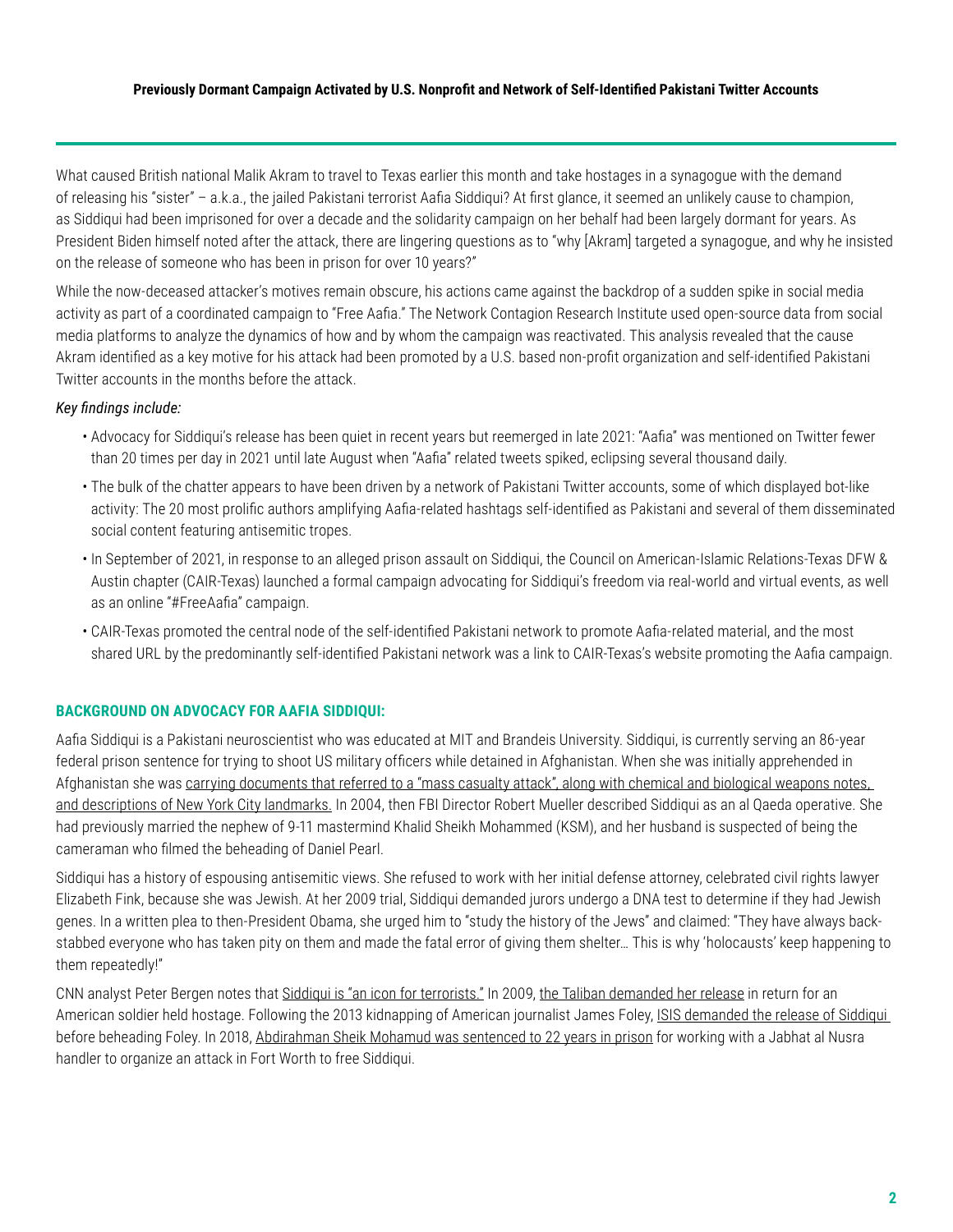

# **ANALYSIS OF RECENT US-BASED CAMPAIGN FOR SIDDIQUI:**

In August of 2021, Siddiqui's lawyers filed a lawsuit against the Federal Bureau of Prisons alleging she had been attacked by another inmate. In September, CAIR-Texas launched a campaign in September of 2021 advocating for Siddiqui's freedom as "joint effort by [\[Siddiqui's\] attorney, Mawra Elbially and CAIR-Texas Austin."](http://freedraafia.org/index.php/get-involved/iamaafia-campaign) On September 18, CAIR-Texas hosted a rally in front of the federal prison where Siddiqui is currently held, with one speaker decrying US courts headed by ["Zionist judges"](https://www.memri.org/tv/cair-rally-aafia-siddiqui-courts-zionist-judges-sham%20trials-omar-suleiman-prominent-scholar) and another declaring of Siddiqui: "She's our sister."

On September 23, the Free Aafia website called on followers to use the hashtag #IAmAafia to "educate the public about her plight." The hashtag was used over 600 times that week – an overwhelming majority of hashtag users from a network of self-identified Pakistani accounts.



NCRI conducted a time-series analysis for the term "Aafia" over the past year. In September, a notable phase-change occurs for the term, moving from a couple dozen tweets per day, to thousands of tweets between late August and October.

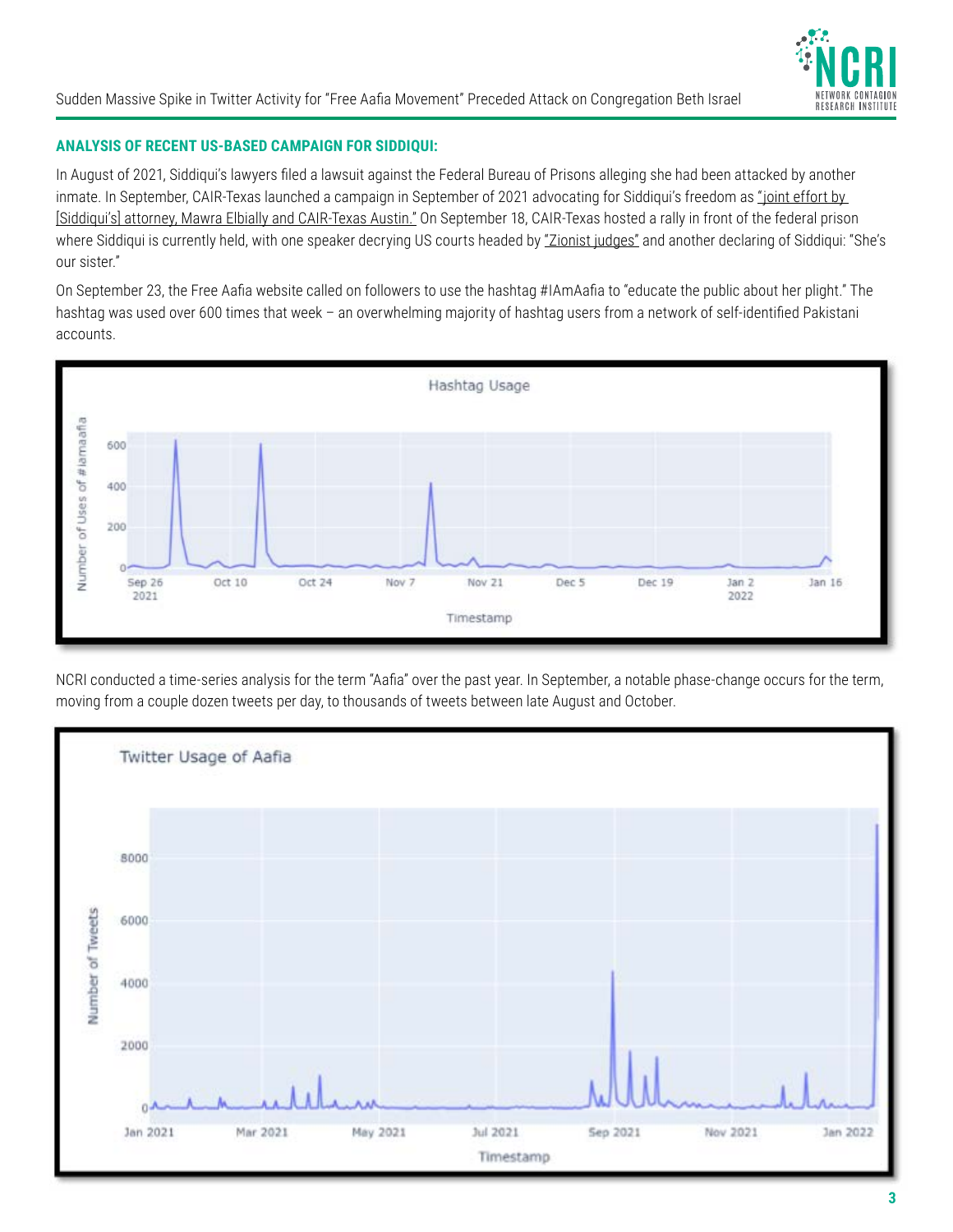

1145 1834

813

762

699

651

699

581

578

541

529

491

438

438

374

348

325

325

294

MajidWA11BB

syedhannad\_k ShaziqaJvd

hadra younis

FreeAaf1a2022

AltafShakoor1

abdulsattarSGR

FarmanatridiM

Abdu1Peaceful

WaheedA11\_Pak2

Muhamsa 77649179

Javer1a27175530

inWarisKhan

UsamaDa14822168

Baloch\_gB

SirenumS

RaN-Ha287

Nohsin 949

Qudsia99

Sudden Massive Spike in Twitter Activity for "Free Aafia Movement" Preceded Attack on Congregation Beth Israel

The 20 most prolific authors amplifying hashtags associated with the Free Aafia movement were all self-identified Pakistani accounts, some mentioning Aafia approximately 1,000 times. CAIR-Texas, via the FreeDrAafia.org website [showcased the most prolific Pakistani account promoting the movement.](http://freedraafia.org/index.php/news-events/27-imran-kahn-speech-about-bringing-dr-aafia-back-to-pakistan) This account, @MajidNA1188, mentioned the movement over 1,100 times in the past year, alongside posts referring to [Israel as a criminal terrorist organization.](https://twitter.com/MajidNA1188/status/1477995865721737216)

NCRI developed a "reply tree<sup>1</sup>" of the top posters of the #IamAafia hashtag on Twitter to better understand the interactivity, make-up, and relationality of the term on the network. Findings (in the graphic below) suggest that the primary major nodes of self-identified Pakistani accounts are highly interconnected to one another and show partially intersecting networks of responders.

| Salafist Pakistani Cleric<br>And Pakistan University<br>D'apoton.            | Self- dentified as Pakistani<br>Account, Prominent<br>Influencer |
|------------------------------------------------------------------------------|------------------------------------------------------------------|
| Self-identified Pakistani-<br>Account. Prominent.<br>Female Youth Influencer | Self-Identified as Pakistani<br>Account. Prominent (50k+         |
| ta e d                                                                       | followers)<br>International Businessman                          |
|                                                                              | Self-Tide ntiffed as Pakistani                                   |

Notably, the most central influencer (the central most node in the social graph above) in the network – the influencer that most highly connects the network of self-identified Pakistani influencers and bot accounts – is @MajidNA1188, the same Twitter user directly promoted by the FreeDrAafia.org website sponsored by CAIR-Texas.

| <b>SCORE HOSTING</b>                                   |                         |  |
|--------------------------------------------------------|-------------------------|--|
| clients that Hall ideosals activities the Washer Links |                         |  |
| a transfer that an alternative                         | <b>Contract Service</b> |  |
|                                                        |                         |  |
|                                                        |                         |  |
| CouncilCAIR.                                           |                         |  |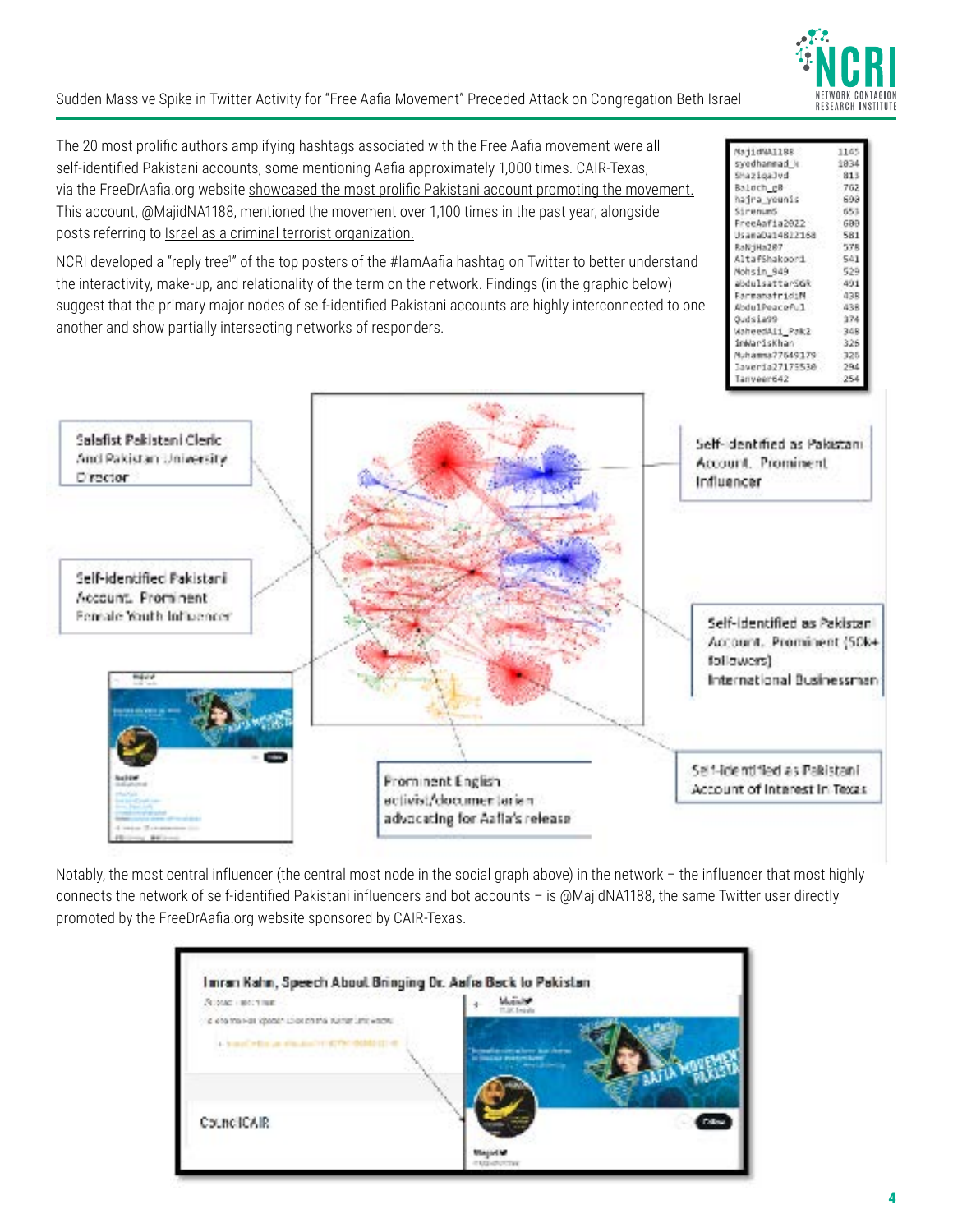

NCRI also detected elements of bot-like activity among these users. For example, the most prolific account mentioning Aafia in the days following the Texas hostage situation tweeted references to Aafia over 600 times, usually posting the same scripted responses in comment sections at scale. The account is now inactive, apparently having been suspended by Twitter.

Analysis of the top Web URLs shared by the self-identified Pakistani network indicates that CAIR-Texas chapter link for Aafia was the top URL shared by the network.

| Rank  | Domain                                                                                                       | Count |
|-------|--------------------------------------------------------------------------------------------------------------|-------|
| -1    | https://mailchi.mp/cairdfw/weekly-update-11195514                                                            | 70    |
|       | https://youtu.be/YuAGoWds8D8                                                                                 | 47    |
| (금) - | https://www.cage.ngo/aafia-siddiqui-calls-for-public-support-after-enduring-serious-assault-in-texas-prison- | 39    |
| 4.    | https://aje.lo/fs3wt4                                                                                        |       |
|       | https://voutu.be/g8e5T5Fc iA                                                                                 |       |

In November 2021, CAIR-Texas hosted an in-person and virtual event in Washington DC titled "Free Dr. Aafia." Among the organizational partners listed on the event was the pro-Taliban Aafia Foundation, a nonprofit that has published posts praising the Taliban and condemning "anti-Taliban propaganda." The Aafia Foundation [wrote](https://www.facebook.com/theaafiafoundation/posts/3105381393017905)  [a prayer on Facebook for Anas Haqqani,](https://www.facebook.com/theaafiafoundation/posts/3105381393017905) the leader of the [Haqqani Network,](https://warontherocks.com/2021/11/the-haqqani-network-afghanistans-new-power-players/) a [designated terrorist group](https://www.state.gov/foreign-terrorist-organizations/) affiliated with Al Qaeda and responsible for the deaths of American soldiers and Afghan civilians. Other event co-sponsors included the Islamic Circle of North America (ICNA), American Muslims for Palestine, and the Muslim American Society.



CAIR-Texas frequently [tweets](https://twitter.com/cairdfw/status/1428365878878294024) concerns about Aafia, and evidence [suggests](https://www.facebook.com/watch/?v=782156888809637) that the director of CAIR-Texas served Aafia Siddiqi's attorney. While none of this activity expressly endorses disruption or attacks against synagogues, the leader of CAIR-San Francisco chapter, Zahra Billoo, gave a speech in late November explicitly urging Muslims that "we need to pay attention to... Zionist synagogues" and that mainstream [Jewish organizations are "enemies".](https://sanfrancisco.adl.org/news/rejecting-a-conspiracy-laden-attack-on-the-jewish-community/)

Finally, to characterize potential antisemitic leanings within this network of self-identified Pakistani accounts, NCRI analyzed over 50,000 tweets of the top twenty handles that had most used the #IamAafia hashtag from January 1, 2021 through January 14, 2022. Machine learning generated topic networks<sup>2</sup> around the seed term "Zionist" – and a number of antisemitic tropes (as per the IHRA definition of antisemitism) appear in the topic network. Thus, the network of key influencers disseminating the #IAmAafia hashtag appear to disseminate and amplify antisemitic content.

After the synagogue attack, CAIR-Texas updated and promoted a ["resource](http://freedraafia.org/index.php/news-events/32-resource-guide-to-correct-misinformation-about-dr-aafia-siddiqui-to-the-media-and-public)  [guide to correct misinformation about Dr. Siddiqui for the public and media"](http://freedraafia.org/index.php/news-events/32-resource-guide-to-correct-misinformation-about-dr-aafia-siddiqui-to-the-media-and-public) to further push for her release. Others in the network used the attack as an opportunity to promote the campaign, as one tweet with over 100 retweets urged followers to ["grab your keyboard" and start tweeting #AafiaSaddiqui.](https://twitter.com/Teamaafia1/status/1482584013638356995) This same account has a history of [promoting antisemitism](https://twitter.com/Teamaafia1/status/1344323807486627849?s=20) and is [frequently](https://twitter.com/MajidNA1188/status/1478404353690152965?s=20) [tagged by the influencer shared](https://twitter.com/MajidNA1188/status/1478404353690152965?s=20) on the CAIR-Texas [FreeDrAafia.org website.](http://freedraafia.org/index.php/news-events/27-imran-kahn-speech-about-bringing-dr-aafia-back-to-pakistan)